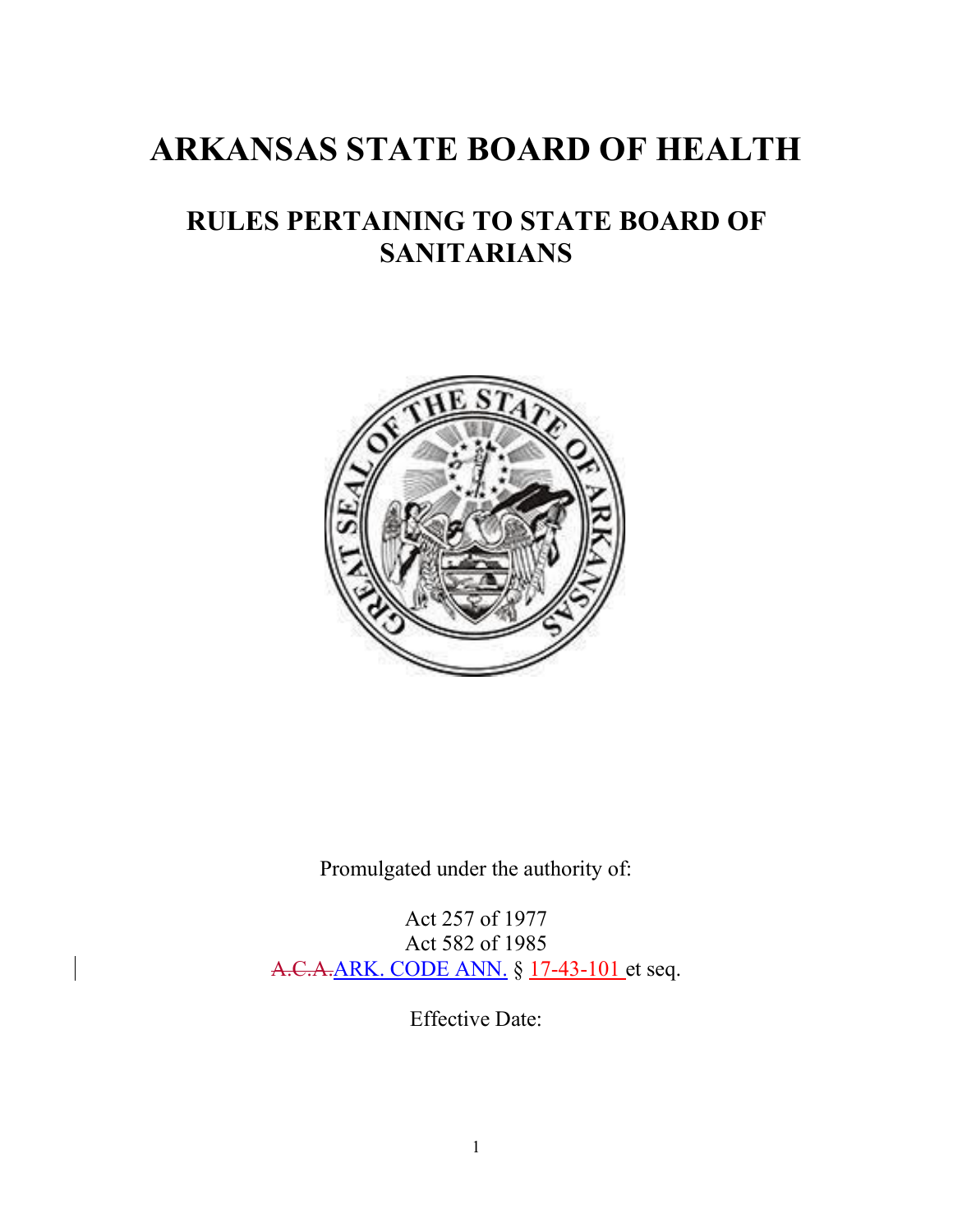| <b>SECTION 8. UNIFORM SERVICE MEMBERS LICENSURE UNDER 135 OF 20217</b> |
|------------------------------------------------------------------------|
|                                                                        |
|                                                                        |
|                                                                        |
|                                                                        |
|                                                                        |
|                                                                        |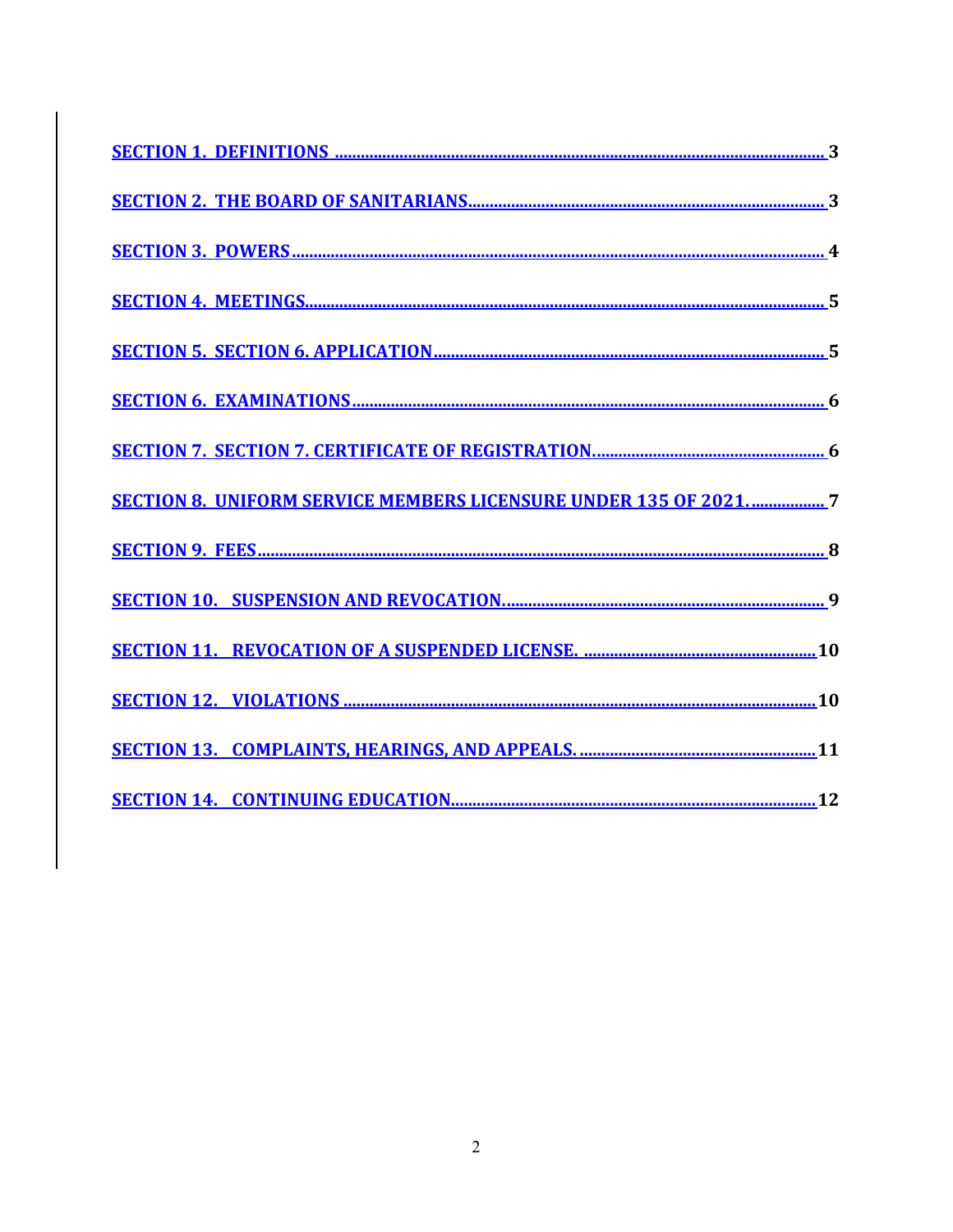#### <span id="page-2-0"></span>**SECTION 1. Definitions As used in this act, unless the content requires otherwise:**

- (A) "Automatic licensure" means granting the occupational licensure without an individual having met occupational licensure requirements provided under the Arkansas Code or by other provisions in these Rules.
- $(A)(B)$  "Contact hour" means typical approximately fifty (50) minute classroom instruction or its equivalent.
- $(B)(C)$  "Continuing Education Unit" means value given for participation in organized continuing education experience under reasonable sponsorship, capable direction and qualified instruction approved by the Board. One CEU is equal to ten (10) contact hours.
- $\left(\frac{C}{D}\right)$  "Environmental Sanitation" means the study, art and the technique of applying scientific knowledge for the improvement of the environment of man for his health and welfare.
- $(\bigoplus)(E)$  "Registered Sanitarian" means an environmental health professional educated in the field of environmental health, physical and biological sciences who meets the requirements of Section 8 (1) and 12 of this Act. Such personsmay be specifically trained to organize, implement and manage environmental health programs.
- $(E)(F)$  "Sanitarian in Training" means a person who meets the educational qualifications as provided in this Act but does not meet the experience requirements of this Act for registration as a registered sanitarian.
- $(F)(G)$  "Training Sponsor" means any party responsible for providing continuing education training and/or instruction for the registered sanitarian.
- (H) "Uniformed service member" means an active or reserve component member of the United States Air Force, United States Army, United States Coast Guard, United States Marine Corps, United States Navy, United States Space Force, or National Guard; an active component member of the National Oceanic and Atmospheric Administration Commissioned Officer Corps; or an active or reserve component member of the United States Commissioned Corps of the Public Health Service.
- (I) "Uniformed service veteran" means a former member of the United States uniformed services discharged under conditions other than dishonorable.

#### <span id="page-2-1"></span>**SECTION 2. The Board of Sanitarians**

- (A)There is hereby created the State Board of Sanitarians, to consist of five members who shall be appointed by the Governor.
	- (1) Within thirty days after the effective date of this act (March 27, 1957), the Governor shall appoint five persons as members of the Board. The Sanitarians will submit 10 names to the Governor of persons eligible to be members of the Board. Of these names, the Governor shall select five names to be the Board. Each ensuing year three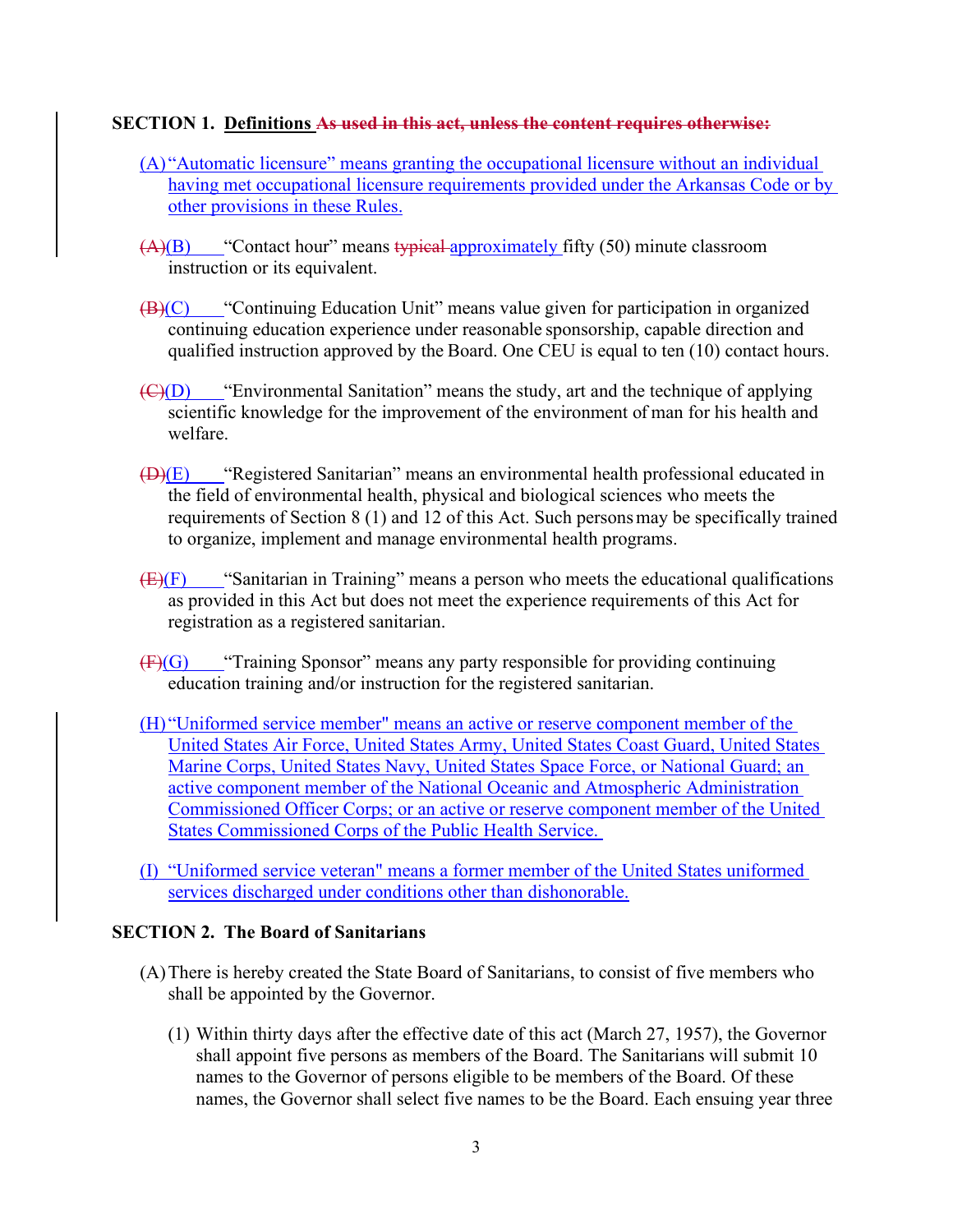names shall be submitted by the Arkansas Society of Professional Sanitarians of qualified persons to the Governor of which one shall be chose to fill the expired term of the Board member.

- (2) The term of office shall be fixed so that one member of the board will be retired each year. The term of the first board member shall be fixed so that one member will be appointed for one year, another for two years, another for three years, another for four years and another for five years. After that each member shall be appointed for a five year period except for a person who is appointed to fill out the unexpired term of another member. The term of office shall expire on June 30 of each year.
- (3) The board members chosen shall be sanitarians who have been residents in the STATE OF ARKANSAS for at least one year, have had experience in the field of environmental sanitation for at least five years and are presently engaged in the field of environmental sanitation and are not less thant 30 years of age. The board member shall hold a current certificate of registration issued by the board, except that the members first appointed shall receive certificate of registration without application or examination. The Board shall adopt and have an official seal which shall be affixed to all certificates of registration.
- (4) The Governor shall fill any vacancy caused by death, resignation, or removal for the unexpired term.
- (5) The Governor may remove any member of the board for misconduct, incapacity, or neglect of duty.
- (6) The members of the Board shall serve without compensation but shall be reimbursed for their actual and necessary expense incurred in the performance of their duties.
- (7) Within 60 days after the effective date of this act, the State Board of Sanitarians shall convene. The board shall hold a meeting at least once a year and at such time as the chairman of the board shall appoint.
- (8) At the first meeting and annually thereafter, the board shall elect from its members appointed by the Governor, a chairman and secretary.
- (9) Three members shall constitute a quorum, but no action may be taken on any questions unless at least three members are in accord.

#### <span id="page-3-0"></span>**SECTION 3. Powers**

- (A)The board shall have such authority as is reasonably necessary to administer this act.
- (B) The chairman and secretary of the board may administer oaths and subpoena witnesses.
- (C) The secretary shall keep a record of all proceedings of the board including a register of all holders of a current certificate of registration. These records shall be open to the public at all reasonable times.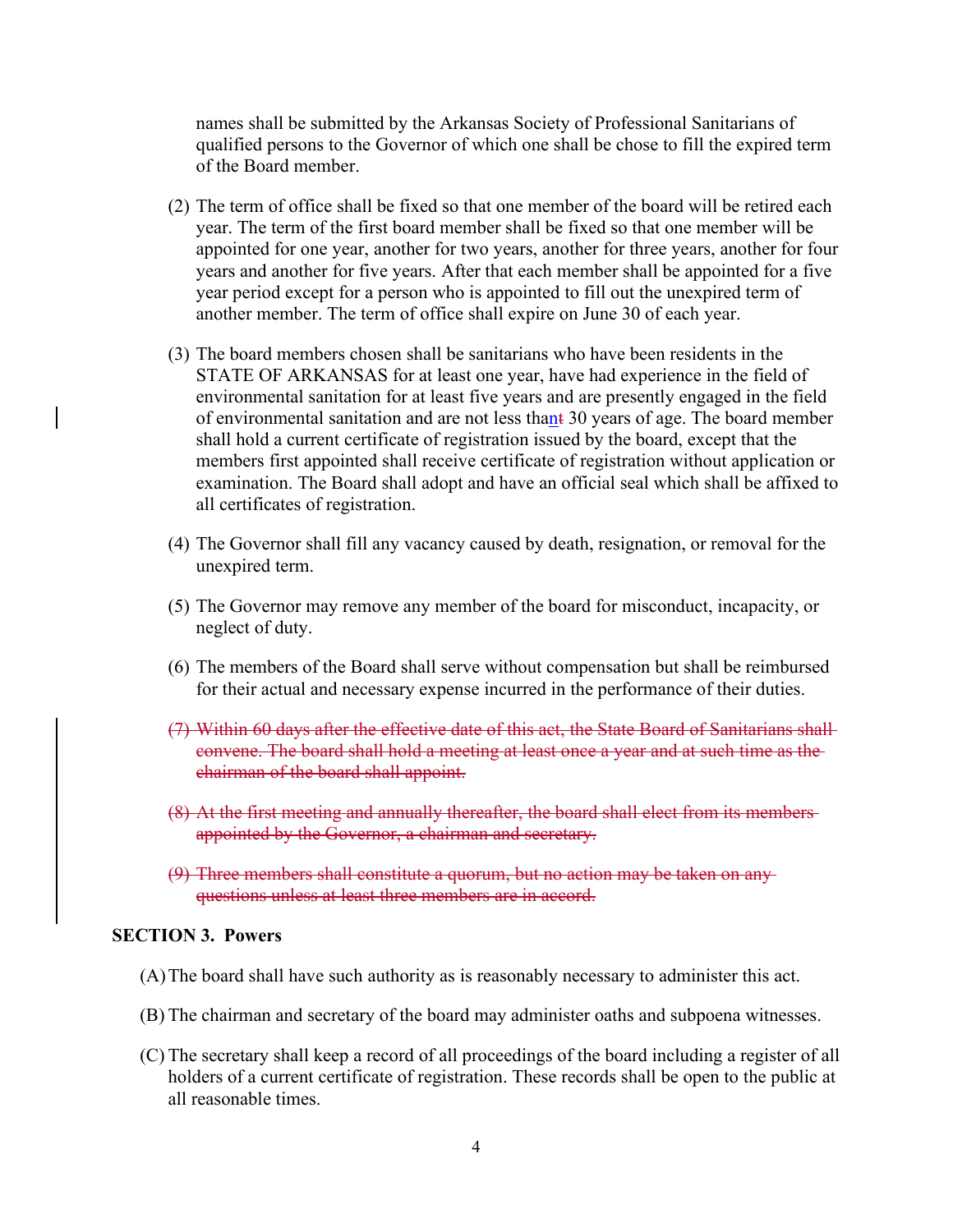- (D)The board may employ and fix the compensation of such assistants, clerks, stenographers, typists and other employees, to serve at the pleasure of the board, and to acquire such office space, furniture, supplies, equipment and other such proper conveniences as may be reasonably necessary for the performance of their duties under this Act.
- (E) The board shall, as a means to maintain professional competency, promulgate rules and regulations establishing standards for continuing education. The continuing education units shall be direct participation in a course or courses approved by the Board. The standards shall be established in a manner to assure that a variety of alternative forms of continuing education are available to Registered Sanitarians, including but not limited to academic studies, in-service education, institutes, seminars, lectures, conferences, workshops, extension courses, home study programs, articles published, scientific papers published. The standards should recognize specialized areas of endeavor. The Board may contract with another agency or association to perform part or all of the duties in establishing procedures to record and retain CEU data for all registered sanitarians in good standing.

#### <span id="page-4-0"></span>**SECTION 4. Meetings**

- (A)The board shall hold its regular meetings on the fourth Friday in January, April, July, and October, a meeting at least once a year and at such time as the chairman of the board shall appoint.
- (B) At the first meeting and annually thereafter, the The board shall elect a chairman and secretary from its members appointed by the Governor., a chairman and secretary
- (A)The Board shall hold its regular meetings as follows:The fourth Friday in January, April, July, and October.
- (C) The fourth Friday in January, April, July, and October. The Board shall have the power to call special meetings at such times as a quorum of the Board shall deem necessary. It may meet at such places as a majority may agree upon giving due consideration to the convenience of the Board and the applicants for examination or reciprocity.
- $(B)(D)$  Three members shall constitute a quorum, but no action may be taken on any questions unless at least three members are in accord.

#### <span id="page-4-1"></span>**SECTION 5. SECTION 6. Application**

- (A)The Board shall require all applicants for Registration to complete and execute an Application for Registration in the form furnished by the Board.
- (B) The same form for application for initial registration shall also be used in applications for reinstatement of former Registered Sanitarians whose Registration has been revoked or cancelled because of (a) Order of the Board as authorized by Ark. Code Ann. § 17-43- 309Ark. Stat. 71-1617, or (b) failure to pay the annual registration fee required by Ark. Code Ann. § 17-43-308Ark. Stat. 71-1615.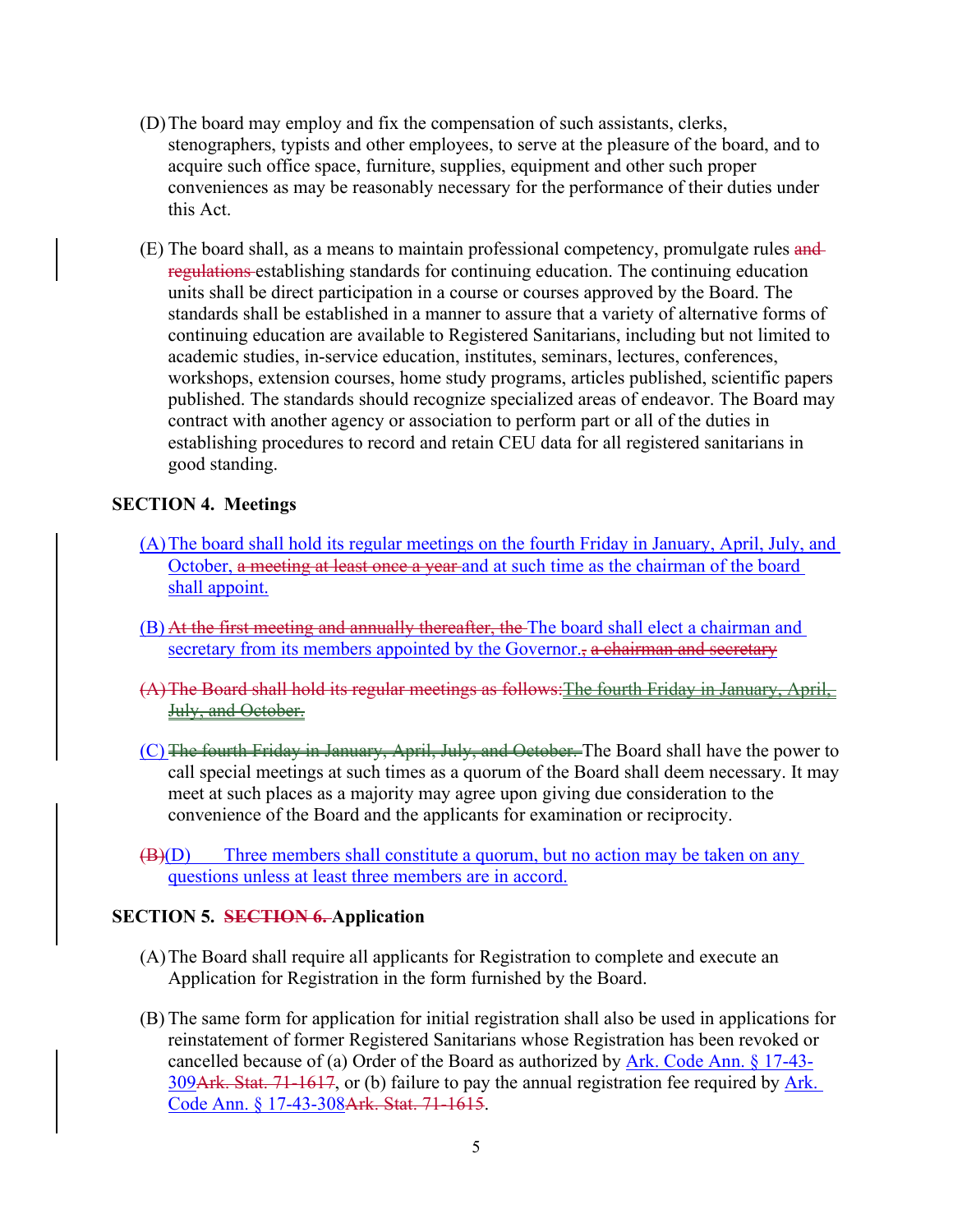#### <span id="page-5-0"></span>**SECTION 6. Examinations**

- (A) The board shall hold examinations to test the fitness of applicants for registration at such times and places within this state as the board shall determine but shall hold at least one examination every year. The scope and examination shall be determined by the board.
- (B) The board shall admit to examination any person who makes application to the secretary of the board on forms prescribed and furnished by the board, pays an application fee of twenty dollars (\$20.00) to defray the expense of examination and submits evidence satisfactory to the board that he is a citizen of the United States of good moral character. The minimum requirements for admission to examination as a registered sanitarian shall be as follows:
	- (1) A bachelor's degree of public health or master's degree of public health degree-with specialization in sanitary sciences from an approved school of public health; or
	- (2) College graduate in one of the natural sciences (biology, chemistry, physics, math, earth and/ or geology) or engineering, with a minimum of 30 semester hours or its equivalent of the above subjects, plus one year's experience in environmental sanitation or approved training courses.
		- (a) Any person meeting the educational qualifications of this Section, but who does not meet the experience requirements of this Section, may make application to the Board through a process prescribed by the Board for acceptance as a Sanitarianin-training. The Board shall accept such application when submitted, if accompanied  $\frac{b u v b v}{c}$  the required fee, not to exceed ten dollars (\$10.00), as prescribed by the Board.
- (C) Within 90 days after an application is filed with the secretary, the board shall notify the applicant whether his application for examination was accepted or rejected and if rejected, the reason therefore. One half of the application fee shall be returned to each rejected applicant.
- (D)The secretary of the board shall give reasonable notice by mail of the time and place of examination to each applicant accepted for examination.
- (E) Within 60 days after the examination is given, the board shall notify by mail each person who took the examination that he has passed or failed the examination.

#### <span id="page-5-1"></span>**SECTION 7. Certificate of Registration.**

- (A)Each person who passes the examination to the satisfaction of the board shall be issued a certificate of registration upon payment of a registration fee of ten dollars (\$10.00)
- (B) The board shall issue a certificate of registration without examination to any person who makes application on forms prescribed and furnished by the board, pays a registration fee of ten dollars and submits satisfactory proof that: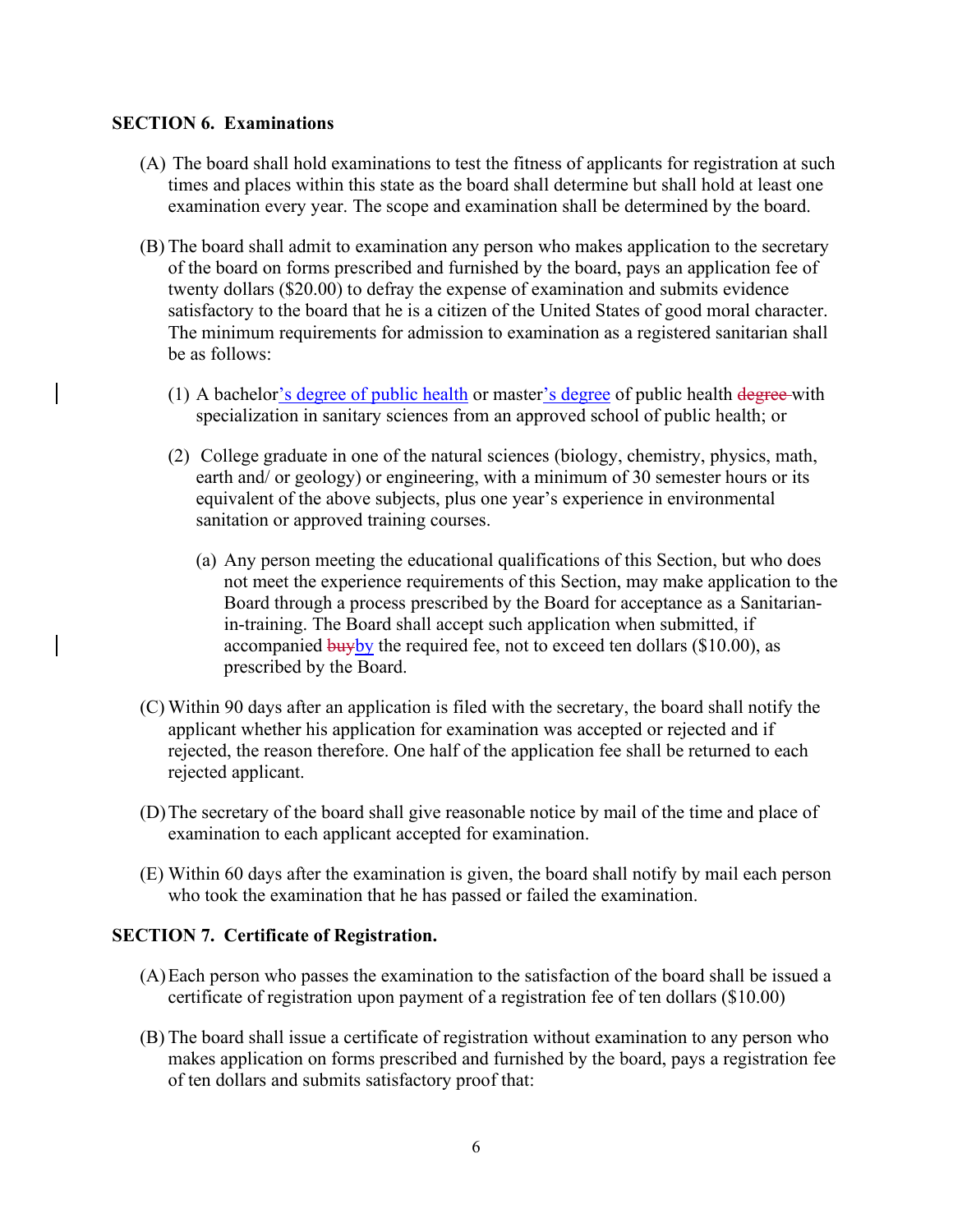- (1)  $\frac{\text{He}}{\text{He}}$  is of They are of good moral character.
- (2) He has They have had at least two vears experience years' experience in the field of environmental sanitation.
- (3) He isThey are registered as a sanitarian in a state in which the qualifications for registration are not lower that the qualifications for registration in this state at the time he applies for registration.
- (C) Each certificate of registration issued by the Board shall expire on June 30, following the date of issue. A renewal certificate may be issued:
	- (1) To the holder of a current certificate of registration who makes application prior to the expiration of his current certificate and pays a renewal fee of twenty dollars  $($20.00)$ , provided that beginning July 1, 1986 satisfactory proof of complying with the Board's continuing education requirements must accompany renewal applications: and
	- (2) To a former registered sanitarian whose certificate has been suspended or revoked who makes application not more than 60 days after the expiration date of the last certificate issued to him and pays a renewal fee of forty dollars (\$40.00) and complies with continuing education requirements.
- (D)No person shall offer his service as a registered sanitarian or use, assume or advertise in any way any title or description tending to convey the impression that he is a registered sanitarian unless he is the holder of a current certificate of registration issued by the Board of Sanitarians. A holder of a current certificate of registration may append to his name the letters, "R.S."

## <span id="page-6-0"></span>**SECTION 8. Uniform Service Members Licensure under 135 of 2021.**

<span id="page-6-1"></span>(A)Applicability

- (1) This Rule applies to a:
	- (a) uniformed service member stationed in the State of Arkansas;
	- (b) uniformed service veteran who resides in or establishes residency in the State of Arkansas;
	- (c) The spouse of (a) or (b) including a:
		- i. uniformed service member who is assigned a tour of duty that excludes the spouse from accompanying the uniformed service member and the spouse relocates to Arkansas; or,
		- ii. uniformed service member who is killed or succumbs to his or her injuries or illness in the line of duty if the spouse establishes residency in Arkansas.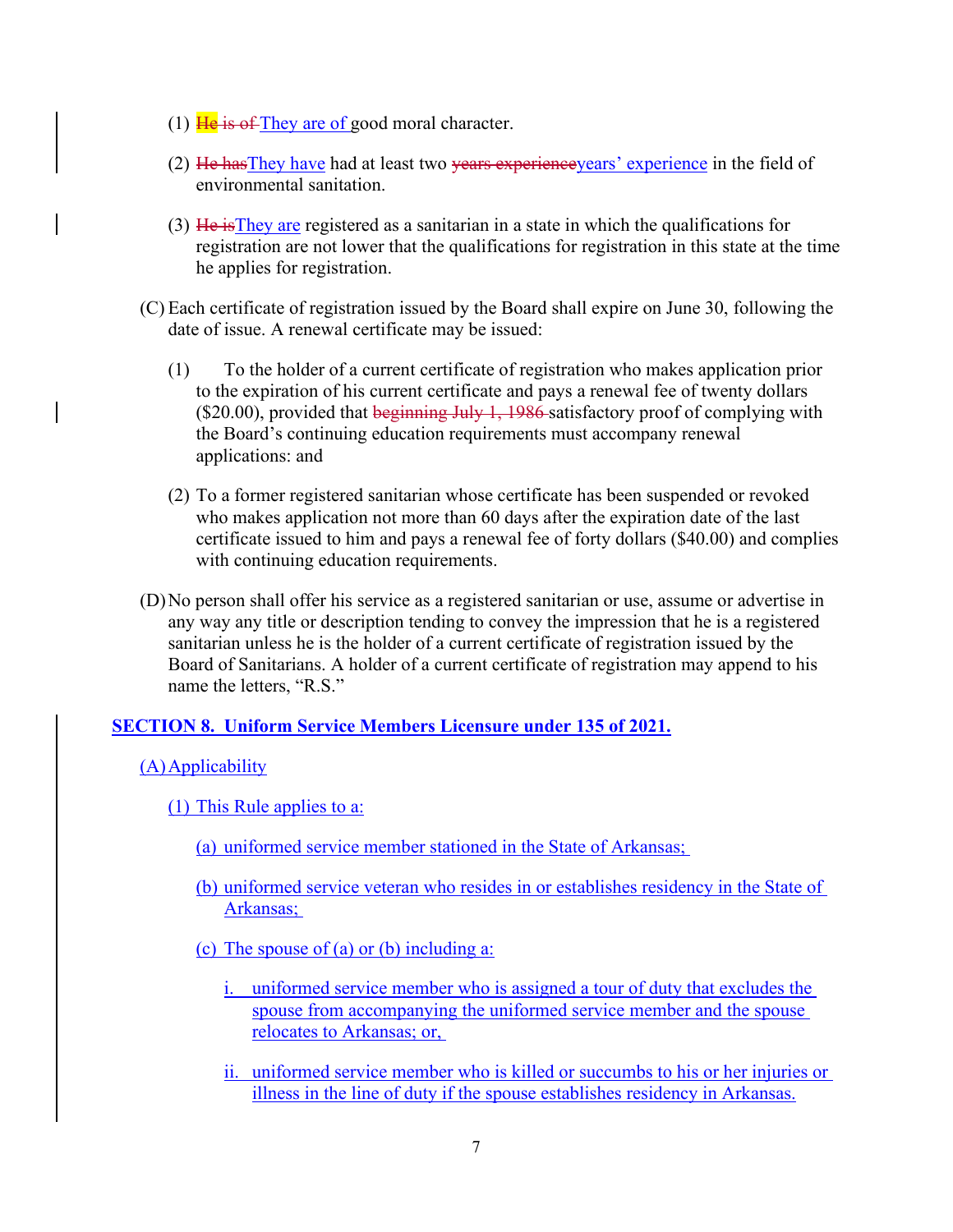#### (B) Automatic Licensure

- (1) Automatic Licensure shall be granted to persons listed in [SECTION 8. \(A\)](#page-6-1) if:
	- (a) The person is a holder in good standing of occupational licensure with similar scope of practice issued by another state, territory, or district of the United States; and,
	- (b) The person pays the licensure fee.
- (2) Credit toward initial licensure
	- (a) Relevant and applicable uniformed service education, training, or service-issued credential shall be accepted toward initial licensure for a uniformed service member or a uniformed service veteran who makes an application within one (1) year of his or her discharge from uniformed service.
- (3) Expiration Dates and Continuing Education
	- (a) A license expiration date shall be extended for a deployed uniformed service member or spouse for one hundred eighty (180) days following the date of the uniformed service member's return from deployment.
	- (b) A uniformed service member or spouse shall be exempt from continuing education requirements in this Rule for one hundred eighty (180) days following the date of the uniformed service member's return from deployment.
	- (c) Any uniformed service member or spouse exercising the exemption shall provide evidence of completion of continuing education before renewal or grant of a subsequent license.

#### <span id="page-7-0"></span>**SECTION 8. SECTION 9. Fees**

(A)All fees or payments of any type collected by the board under this Act shall be kept in a separate fund and the board shall make a report annually to the Governor showing all receipts and disbursements of monies, and a summary of all business transacted during the year. The per diem and other expenses provided hereunder shall be paid by the Board from the fees collected by it.

(B) Fee Waiver Pursuant to Act 725 of 2021

- (1) An applicant may receive a waiver of the initial licensure fee, if eligible. Eligible applicants are applicants who:
	- (a) Are receiving assistance through the Arkansas, or current state of residence equivalent, Medicaid Program, the Supplemental Nutrition Assistance Program (SNAP), the Special Supplemental Nutrition Program for Women, Infants, and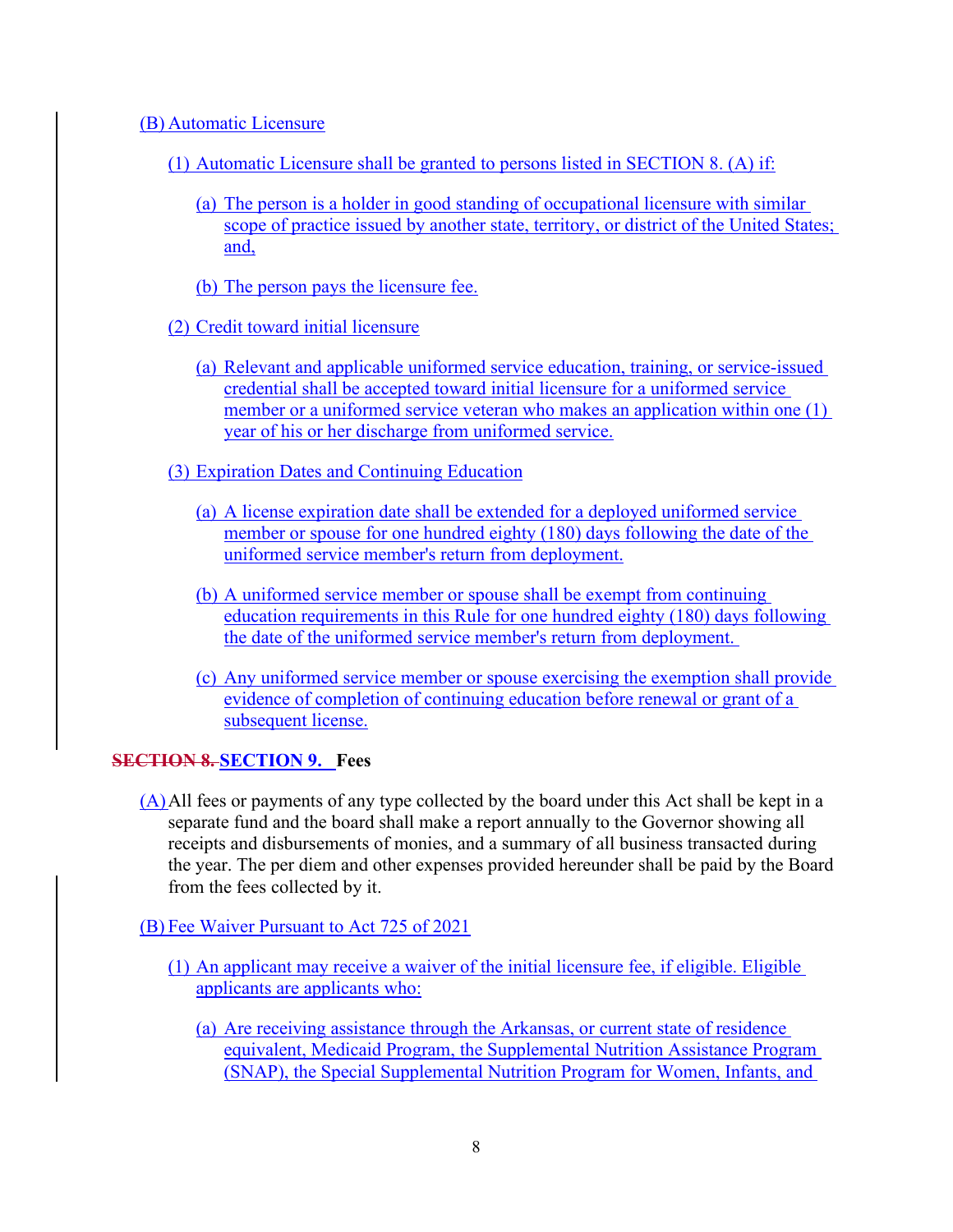Children (SSNP), the Temporary Assistance for Needy Families Program (TEA), or the Lifeline Assistance Program (LAP);

- (b) Were approved for unemployment within the last twelve (12) months; or
- (c) Have an income that does not exceed two hundred percent (200%) of the federal poverty income guidelines.
- (2) Applicants shall provide documentation showing their receipt of benefits from the appropriate State Agency.
	- (a) For Medicaid, SNAP, SSNP, TEA, or LAP, documentation from the Arkansas Department of Human Services (DHS), or current state of residence equivalent agency;
	- (b) For unemployment benefits approval in the last twelve (12) months, the Arkansas Department of Workforce Services, or current state of residence equivalent agency; or
	- (c) For proof of income, copies of all United States Internal Revenue Service Forms indicating applicant's total personal income for the most recent tax year e.g., "W2," "1099," etc.
- (3) Applicants shall attest that the documentation provided under (b) is a true and correct copy and fraudulent or fraudulently obtained documentation shall be grounds for denial or revocation of license.

<span id="page-8-0"></span>**SECTION 9. SECTION 10.** Suspension and Revocation.

(A)The board may refuse to renew or may suspend or revoke a certificate upon proof that the applicant is guilty of fraud, deceit, gross negligence, incompetency or misconduct in relation to his duties a sanitarian.

(1) Is not of good character;

- (1) Is guilty of fraud, deceit, gross negligence, incompetency or misconduct in relation to his duties a sanitarian.
- (B) Before the board may suspend, revoke or refuse to renew a certificate of registration it shall set the matter for a hearing before the board, and at least 20 days prior to the date set for hearing, it shall give written notices of the charges made and the date and place of the hearing to the accused. Service of the notice may be made by personal service or by sending it by registered mail to the last known business address of the accused. The accused shall have the opportunity to be heard in person and by counsel. A stenographicrecordAn audio recording of the hearing shall be kept and a transcript thereof filed with the board.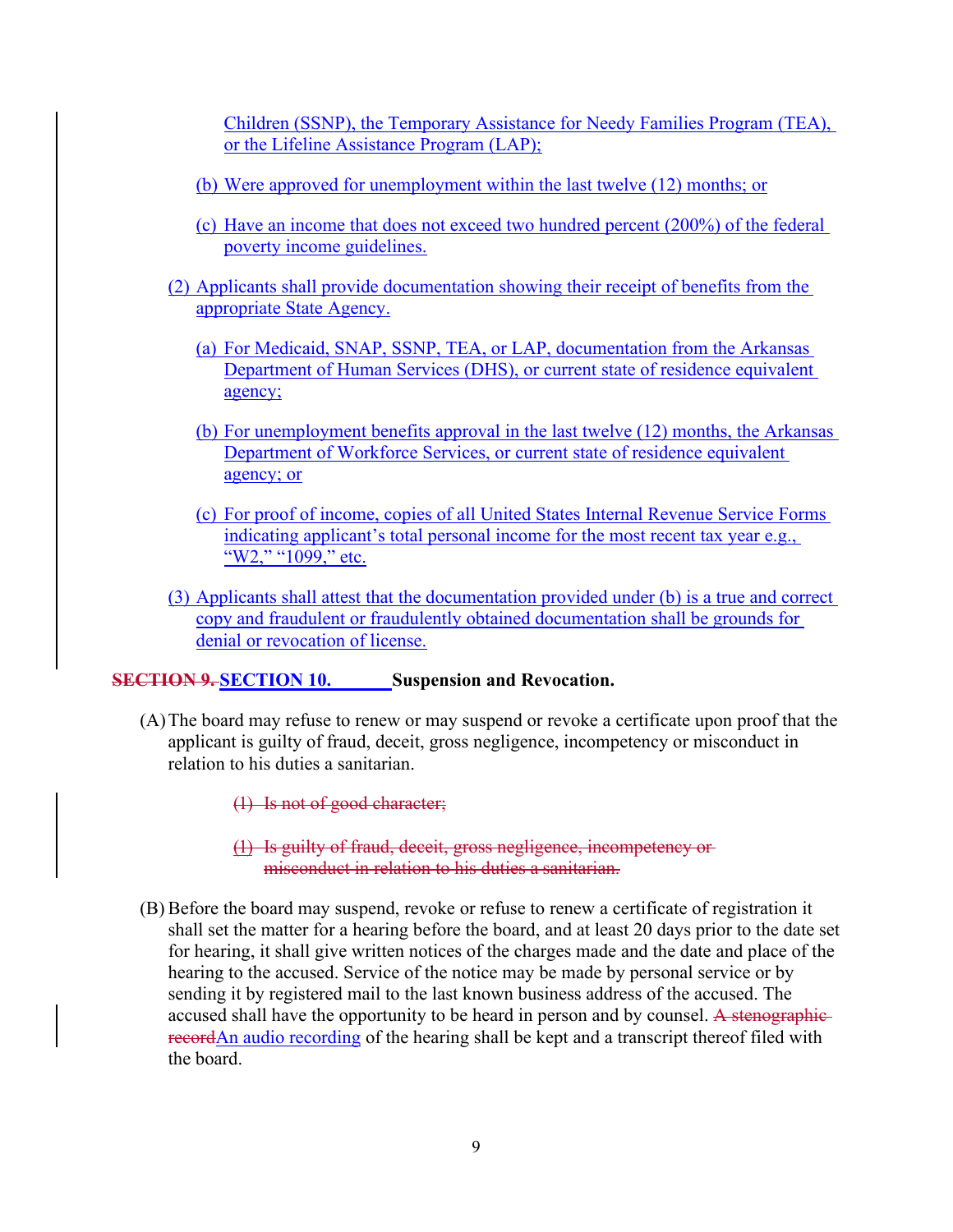- (1) The order of the board shall be made within 30 days after the termination of the hearing.
- (2) Notice of the order of the board shall be given to the accused, either by personal service or by registered mail sent to the last known business address of the accused within 10 days after the order is made.

#### <span id="page-9-0"></span>**SECTION 10. SECTION 11. Revocation of a Suspended License.**

- (A)If any licentiate fails for sixty days to pay the annual registration fee, it shall be the duty of the Arkansas State Board of Sanitarians without hearing or notice, to cancel and revoke his or her Registration subject to reinstatement as hereinafter set out.
- (B) If the application for reinstatement be made, the Board shall consider the moral character and professional qualifications of the applicant upon notice and hearing before ordering reinstatement, and unless such showing shall thereupon be made to the Board as would entitle the applicant to the issuance of an original Registration, reinstatement shall be denied.
- (C) The applicant for reinstatement shall file a written application and pay the same fees require for the issuance of an original registration.
- (D)Any person practicing as a Registered Sanitarian while his or her Registration is suspended, or after it has been cancelled pursuant to the foregoing provisions shall be subject to the penalties prescribed by law.

## <span id="page-9-1"></span>**SECTION 11. SECTION 12. Violations**

- (A)The board shall have power to determine all matters within its jurisdiction, subject to review of the Circuit Court or at the option of the aggrieved party, by the Circuit Court of the County in which he resides.
- (B) Any person who violates any provisions of this Act  $A, C, A, Ark$ . Code Ann. § 17-43-101, et seq., shall be guilty of a misdemeanor and upon conviction thereof shall be punished by fine of not less that than fifty dollars nor more than two hundred dollars or by imprisonment not exceeding three months, or by both fine and imprisonment, and each day of such violation shall constitute a separate offense.

SECTION 22. Emergency. It has been found and declared by the General Assembly of Arkansas that there is presently no agency in this State authorized to register Sanitarians, that there are no established qualifications for Sanitarians in this State, and that a system for registration and qualification of Sanitarians is necessary to protect the dignity of that profession and to protect the public from the practice of such profession by persons who are inexperienced and unqualified to practice. Therefore, an emergency is declared to exist and this act being necessary for the preservation of the public peace, health and safety shall take effect and be in full force from the date of its approval.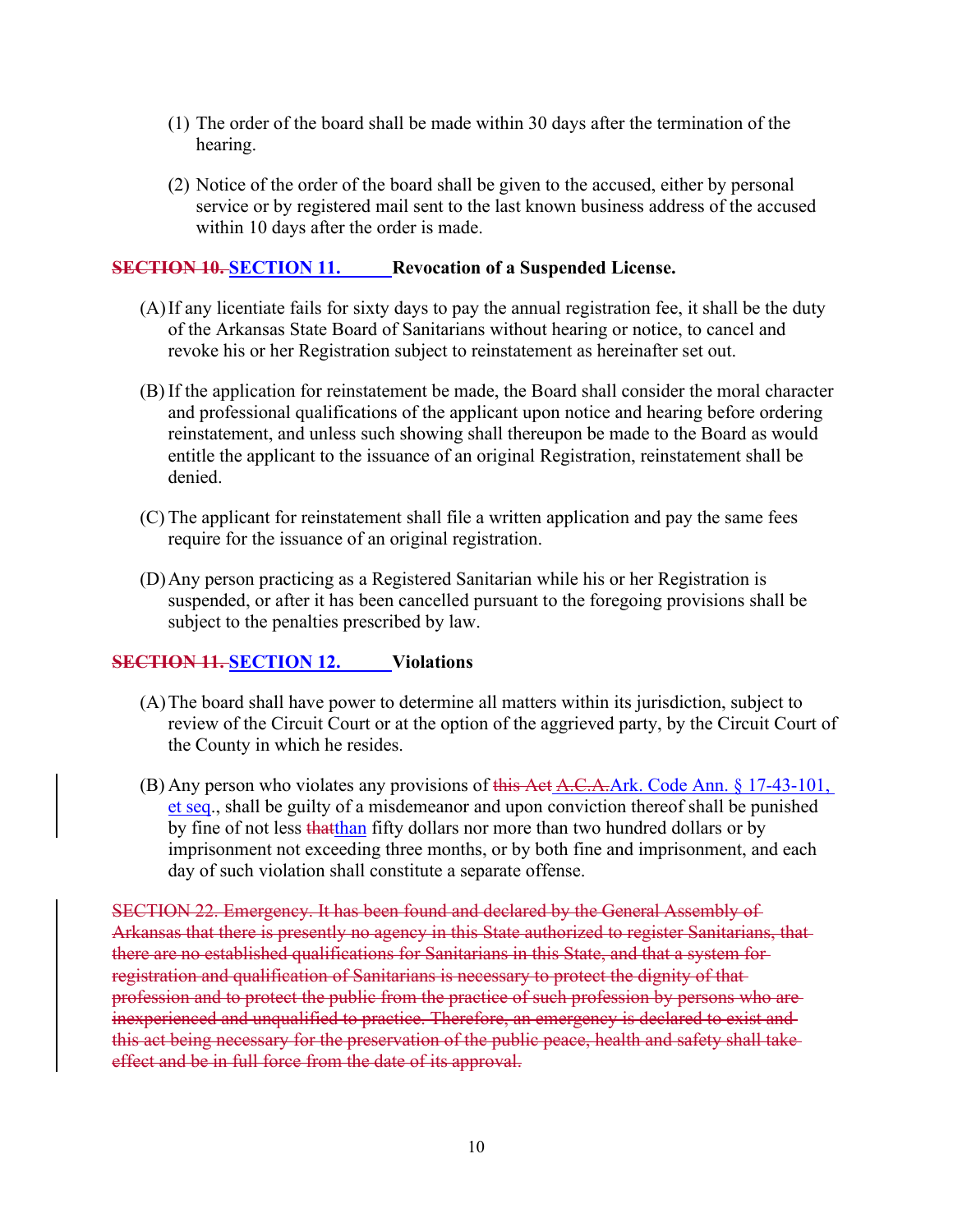#### <span id="page-10-0"></span>**SECTION 12. SECTION 13. Complaints, Hearings, and Appeals.**

- (A)Any person may file a complaint with the Board against any person having a license to practice as a Registered Sanitarian in this state charging him with:
	- (1) Failure to have the necessary qualifications as set out in Ark. Code Ann. § 17-43- 303Ark. State. 71-1608 of this Act, ; and
	- (2) With the commission of any of the offenses enumerated and described as unprofessional conduct in Ark. Code Ann. § 17-43-309Ark. Stat. 71-1617.
- (B) The said complaint shall set forth a specification of charges in sufficient detail that the person so accused shall have full and complete disclosure to him of any:
	- (1) alleged acts of misconduct;
	- (2) impropriety, or
	- (3) lack of qualifications.
- (C) When such complaint is filed, the Secretary of the Board shall mail a copy thereof to the person so accused by registered mail, at his last address of record with a written notice of the time and place of the hearing thereon advising him that he may be present in person and by counsel if he so desires, to offer evidence and be heard in his defense.
- (D)The time fixed for such hearing shall not be less than 20 days from the date of the mailing of the notice.
- (E) At the time and place fixed for a hearing before the Board, the Board shall receive evidence upon the subject under consideration and shall accord the person against whom charges are preferred a full and fair opportunity to be heard in his defense.
- (F) The Board shall not be bound by strict or technical rules of evidence, but shall consider all evidence fully and fairly, provided however, that all oral testimony considered by the Board must be under oath.
- (G)If the person so charged be found not guilty of these things and matters with which he is charged the Board shall dismiss the charges or complaint, but should such person be found guilty, the Board shall:
	- (1) revoke his license;
	- (2) suspend his license for a period not to exceed one year; or,
	- (3) grant him probation under terms and conditions to be determined by it for the best interest of the person so charged and the people of the State of Arkansas.
- (H)Appeal may be had by either of the parties from the decision of the Board in the manner now provided by law.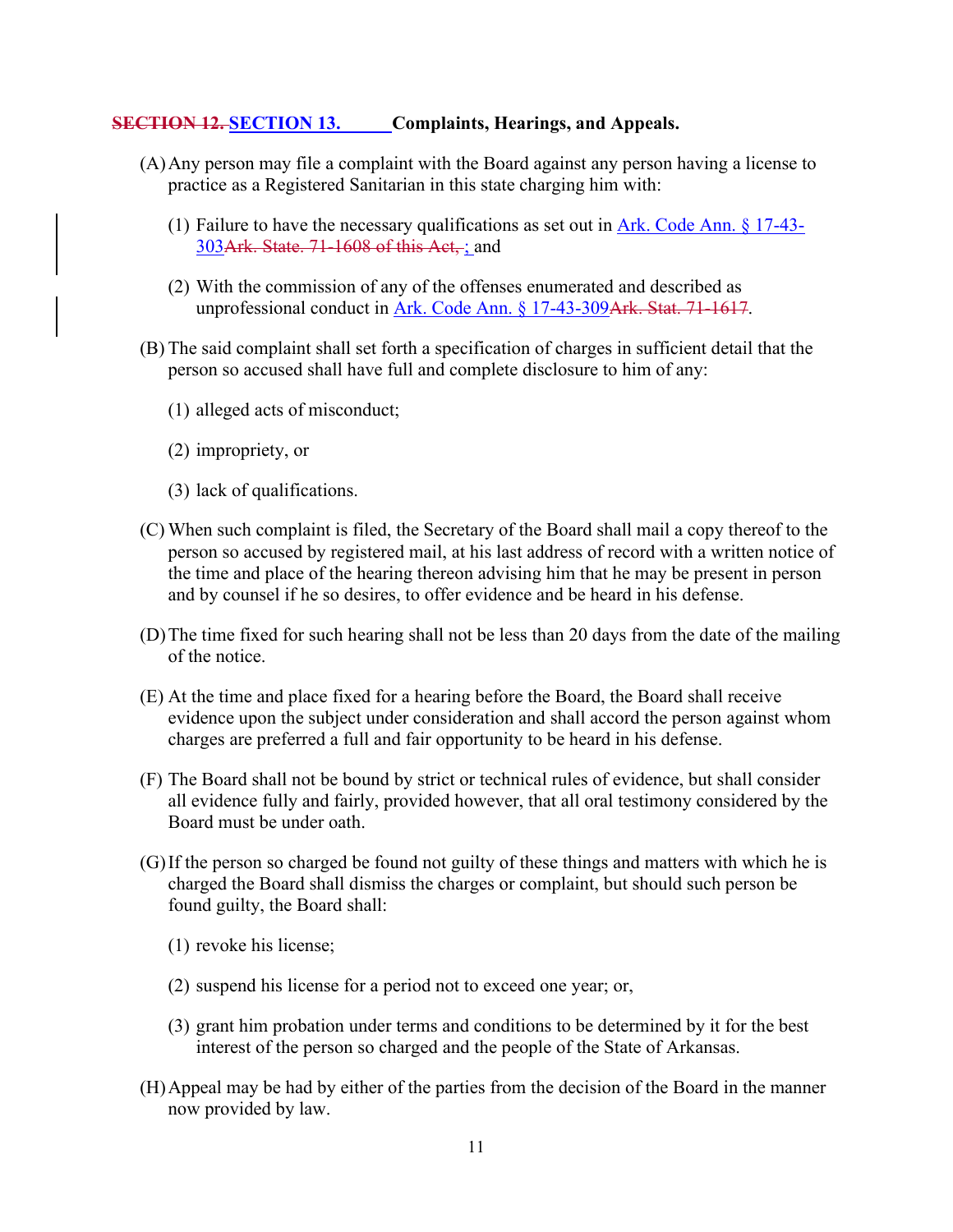- (I) All evidence considered by the Board shall be reduced to writing and available for the purpose of appeal or certiorari to any of the parties of said hearing.
- (J) Nothing herein shall be construed so as to deprive any person of his rights without full, fair and impartial hearing.
- (K) The words "license" and "registration" are synonymous in these regulations Rules.

#### <span id="page-11-0"></span>**SECTION 13. SECTION 14. SECTION 15. Continuing Education**

- <span id="page-11-1"></span>(A)All registered Sanitarians shall be required biennially to complete a continuing education program in subjects relating to practices of the profession. The number of CEU's shall be determined by the Board, but shall not be less than two (2) continuing education units every two (2) years.
	- (1) A maximum of one-half  $(1/2)$  the number of required continuing education units in a two (2) year period may be carried forward to meet continuing education requirements for the following two (2) year period. Any continuing education units completed prior to July 1, 1986, cannot be used to meet the requirements of this Regulation.
- (B) Hours of Continuing Education Required:
	- (1) In the period July 1, 1986, to July 1, 1988, and all subsequent biennium's, all All registered sanitarians shall complete the requirements as established under **SECTION** [14. \(A\)](#page-11-1) Section 15(B) of this regulation to be eligible to apply for renewal of their registered sanitarian certificate.
	- (2) A new registrant will be required to complete a prorated number of the biennial requirements of contact hours based from the date of the registration.
- (C) Continuing Education Courses:
	- (1) A course of study or program of instruction offered to meet the education requirements for renewal of the certificate of registration shall be in the following areas with the final determination being made by the Board.
		- (a) Credit and non-credit college courses offered by an accredited educational institution of higher learning approved by the Board. A one (1) hour course is considered the equivalent of ten (10) contact hours. Such courses shall be related to the functions of a sanitarian. This will normally be given broad interpretation, but the registered sanitarian may be required to explain and document the relevance of a particular course to the Board.
		- (b) Attendance at the annual conference of professional, public health organizations such as Arkansas Society of Professional Sanitarians, Public Health Association, etc., may count toward the continuing education requirements. For prior approval, the conference program should be submitted to the Board sixty (60) days in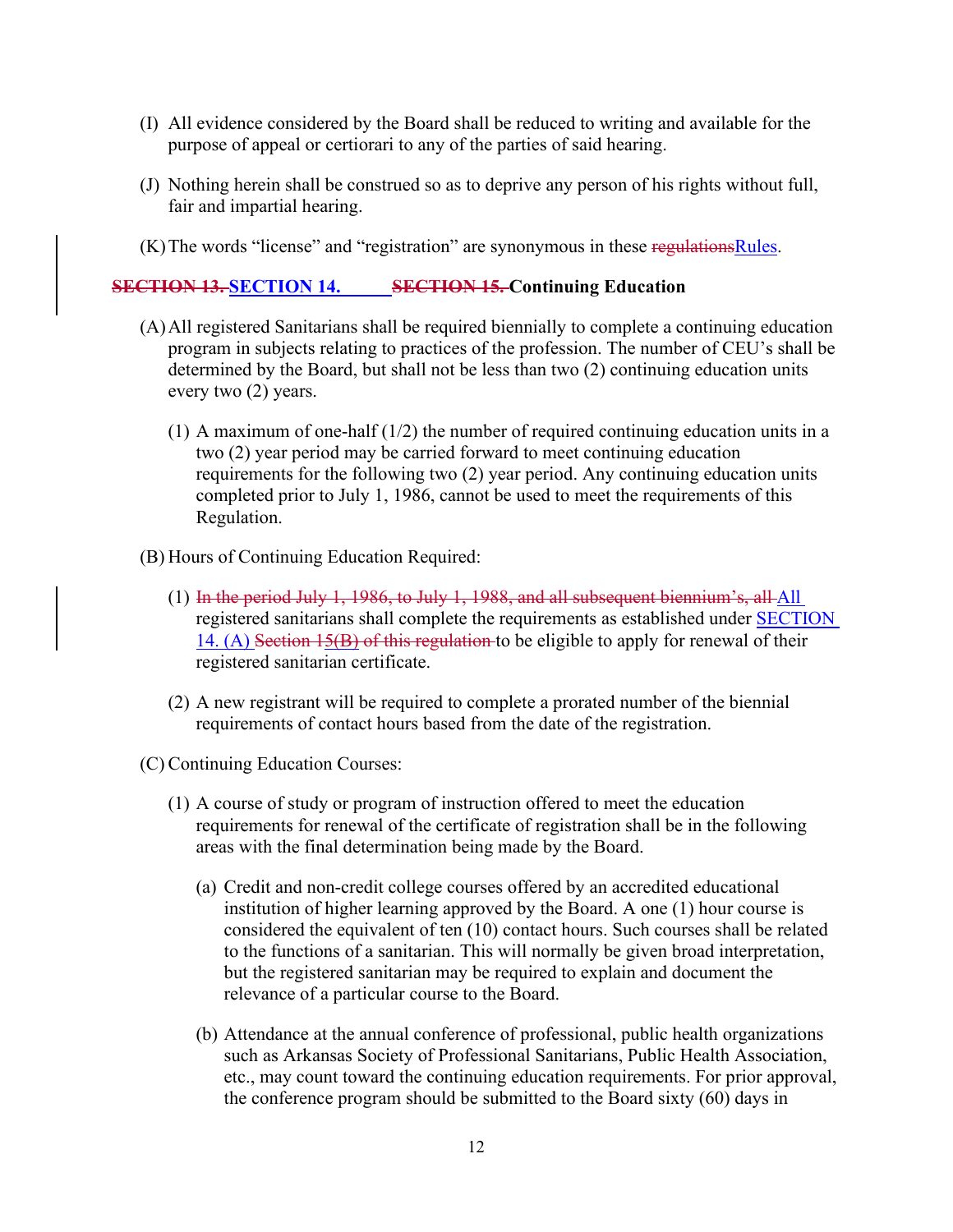advance of the meeting. Attendance at the conference shall be certified by an officer of the organization or the conference moderator.

- (c) Completion of CEU's awarded by an institution of higher learning, State or National Association approved to award CEU's. These will be approved by the Board if the subject area is related to the functions of the registered sanitarian.
- (d) Credit may be given for the completion of correspondence courses when related to the registered sanitarian's function provided that approval is given by the Board. The application must contain an outline of the course content, identity of the sponsor, and certification that the applicant satisfactorily completed the course.
- (e) Credit may be given for the completion of workshops, courses, and seminars for registered sanitarians sponsored by governmental agencies or industry that have been approved by the Board. Attendance shall be certified by the sponsor.
- (f) Completion of any other type of continuing education program that a registered sanitarian may utilize to stay abreast of the profession. These programs may be approved either prior to the beginning of the program or on an individual basis after completion of the program. Some examples are include, but are not limited to, extension courses, articles published, scientific paper published, course preparation, and special areas of endeavor.
- (D)Requirements for Approval of Continuing Education Courses:
	- (1) Credit or non-credit college courses offered by an accredited educational institution of higher learning and approved by the Board are exempt from this section.
	- (2) Any training sponsor may request Board approval of their training program to be accepted as CEU's for registered sanitarians.
	- (3) The following information must be submitted to the Board on a form prescribed and furnished by the Board.
		- (a) Name, address and telephone number of the training sponsor.
		- (b) Name of educational coordinator.
		- (c) A resume of the instructional staff.
		- (d) Information indicating that the type of training offered meets the requirements in Section 3 of this Regulation.
		- (e) A description of the course, instructional material and the benefits of the course to be derived.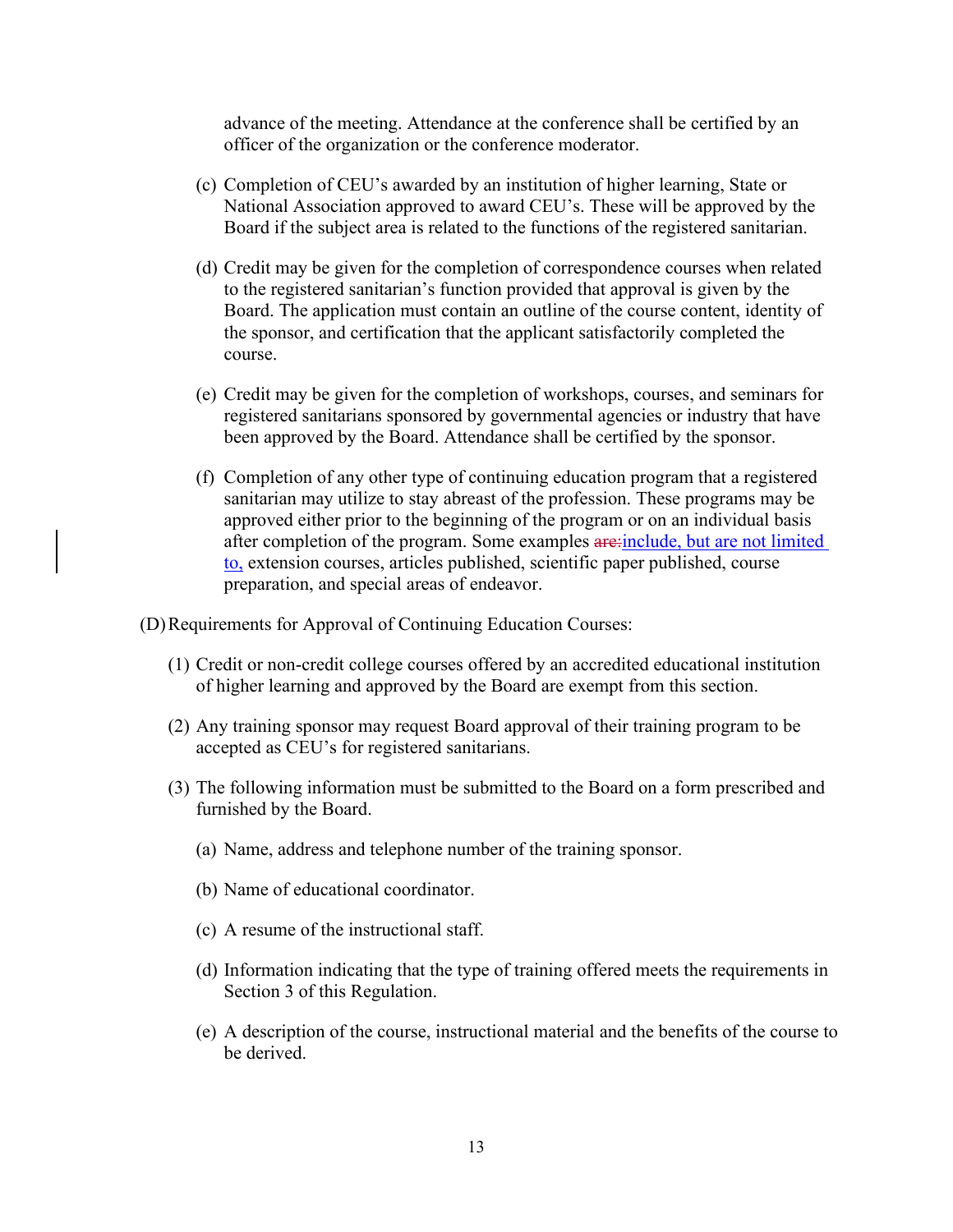- (4) After initial approval by the Board, each course shall continue to be approved unless the course is altered or fails to meet the requirements of this Regulation.
- (5) The Board shall act on all requests for approval of a course within ninety (90) days of receipt of the prescribed forms.
- (E) Submission of Continuing Education Documentation:
	- (1) Proof of attendance of continuing education courses and or other substantiating documentation shall be submitted by the registered sanitarian within sixty (60) days from the completion of the course. All documentation will be recorded on forms prescribed by the Board and returned to the registered sanitarian.
	- (2) It shall be the sole responsibility of the registered sanitarian to assure that required evidence of meeting continuing education requirements is submitted to the Board on forms prescribed and furnished by the Board.
	- (3) The board shall notify all registered sanitarians who have not provided the board documentation of minimum completion of continuing education requirements 180 days prior to renewal date each biennium.
- (F) Attendance at Continuing Education Courses Not Previously Approved by the Board:
	- (1) An applicant who wishes to receive credit for attendance at a continuing education course, which has not been previously approved by the Board, shall make application to the Board.
	- (2) Requests for course approval shall be submitted to the Board within sixty (60) days of completion of course.
	- (3) For the Board to consider the request, the applicant shall submit adequate documentation to the Board on a form provided by the Board.
	- (4) The Board shall act on all requests received from applicants within ninety (90) days of receipt.
- (G)List of Approved Courses:
	- (1) Annually, beginning after July 1, 1986, the Board shall mail to each registered sanitarian a list of approved courses applying toward the continuing education requirements of this Regulation.
	- (2) The secretary shall, upon request of a registered sanitarian, provide a list of any additional courses that the Board has approved since the most recent mailing.
- (H)Exemptions from Continuing Education Requirements: